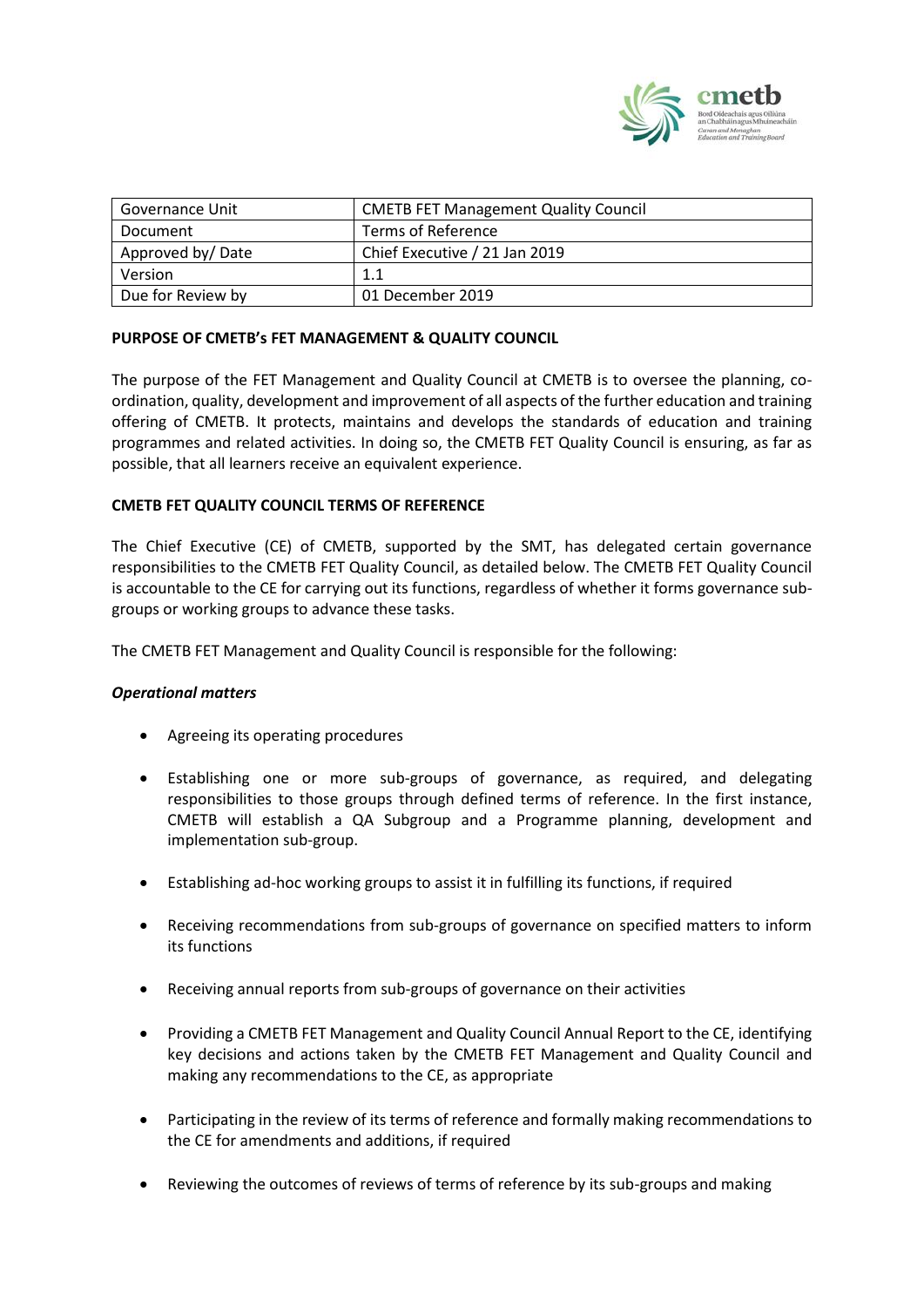recommendations to the CE as appropriate

• Exercising any other functions, which may be formally delegated to it by the CE.

### *QA policies and procedures*

- Approving the FET quality assurance policies and procedures of CMETB as recommended by the CMETB FET Management and Quality Council Sub-Group (QA)
- Approving revisions to CMETB FET quality assurance policies and procedures as recommended by the CMETB FET Management and Quality Council Sub-Group (QA)

## *Programme responsibilities*

- Recommending proposals to the CE, as appropriate, for the development of new programmes that are consistent with the mission and strategy of CMETB, as recommended by the CMETB FET Programme planning, development & implementation subgroup)
- Approving programme documentation prior to its submission to the awarding body for validation, as recommended by the CMETB FET Programme planning, development & implementation subgroup)
- Making recommendations to the CE for the establishment of appropriate structures to support new or existing programmes
- Making recommendations for staff development where it is necessary or desirable for the improved delivery or development of programmes.

### *Monitoring and Review responsibilities*

- Noting the annual schedule of reviews submitted by the CMETB FET Management and Quality Assurance Sub-Group
- Approving programme and organisational review documentation prior to its submission to the awarding body
- Receiving reports from the CMETB FET Management and Quality Assurance Sub-Group of progress against action plans arising from quality reviews
- Receiving observations arising from programme feedback reports and other internal and external stakeholder reports, as appropriate
- Escalating areas of risk associated with further education and training to the CE.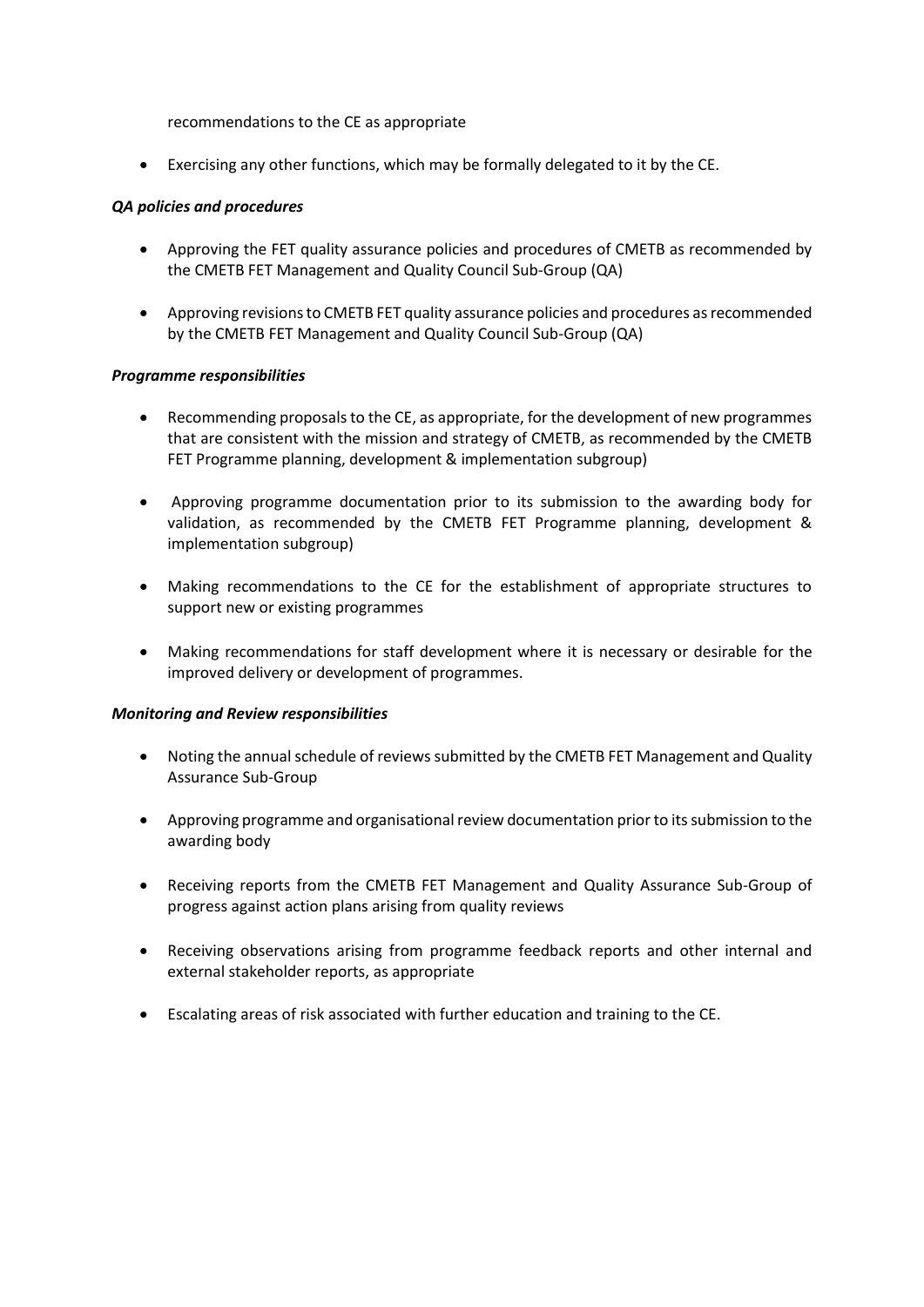### *Assessment responsibilities*

- Ratifying the agreement of persons to act as External Authenticators and External Examiners
- Noting assessment reports received by the CMETB FET Management and Quality Assurance Sub-Group and confirming they are in line with agreed assessment processes and procedures
- Ratifying assessment results and final results presented by the QA Officer (or equivalent) prior to their submission to the awarding body for the purposes of certification.

## *Apprenticeship responsibilities*

To fulfil the governance role for new apprenticeships as coordinating provider, the CMETB FET Management and Quality Council will undertake the following responsibilities:

- Considering reports from the Consortium Steering Group established by the Apprenticeship Council on matters affecting apprenticeship programmes
- Considering reports from programme coordinators on the delivery of programmes
- Receiving named annual and biannual reports from the national Programme Board(s)
- Receiving reports from the ETBI new Apprenticeship QA Monitoring and Enhancement Panel
- Considering proposals from the National Programme Board(s) and from the Consortium Steering Group for new partnerships and for new members of partnerships
- Ensuring that the proposals received from the National Programme Board(s) and from the Consortium Steering Group for new partnerships conform to the requirements of the programme and that suitable Memorandums of Agreement are in place
- Fulfilling any reporting requirements to external authorities on apprenticeship activities.

# **MEMBERSHIP OF the CMETB FET QUALITY COUNCIL**

**Chair:** The Chair is appointed by the Chief Executive and can be internal or external.

**Secretary:** CMETB Director of Quality Assurance, or equivalent staff member designated by the CE.

### **Ordinary Members:**

- Normally, up to 6 staff members with relevant experience drawn from across CMETB, as the CE determines appropriate.
- 1 representative from the CMETB FET Quality Assurance Sub-Group and 1 from the CMETB FET Programme planning, development & implementation subgroup
- Where applicable, 2 representatives from the National Programme Board(s), one of which is from industry
- 1 learner representative.

### **External Members:**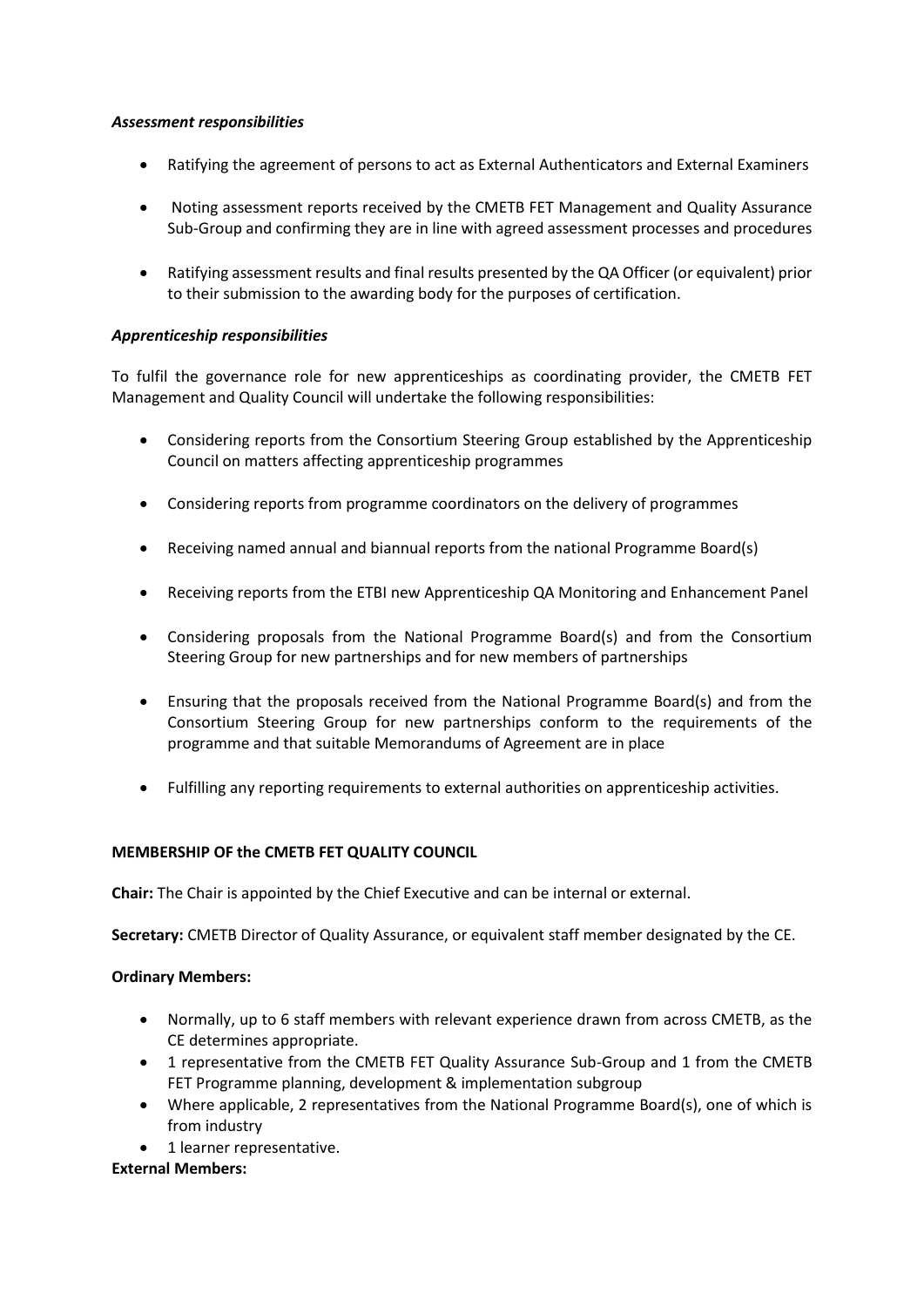The Chair of the CMETB FET Management and Quality Council may from time to time recommend to the CE the appointment of external members to the Council. These will be persons who can bring an external perspective to the working of the Council, such as employers or experts in FET or in quality systems. Persons with expertise from other ETBs may also be invited to join the CMETB FET Management and Quality Council for a defined period.

## **Additional Expertise:**

From time to time, the CMETB FET Management and Quality Council may request that its Secretary source specialist expertise to inform its deliberations if necessary.

## **ROLE AND RESPONSIBILTIES OF THE CHAIR**

The responsibilities of the Chair of the CMETB FET Management and Quality Council include:

- Working closely with the Secretary to agree meeting agendas
- Ensuring meetings function efficiently and effectively
- Providing adequate time for discussion of agenda items
- Ensuring that members have been provided with materials in advance of the meeting to support informed decision-making
- Ensuring that a quorum is present before commencing an CMETB FET Management and Quality Council meeting
- Ensuring that decisions are taken in the context of the CMETB FET Management and Quality Council's remit and that they are recorded.

# **ROLE AND RESPONSIBILITIES OF THE SECRETARY**

The Secretary of the CMETB FET Management and Quality Council is a full member of the Council. his/her responsibilities include:

- Agreeing a schedule of meetings with the Chair in consultation with the Council members and having regard to the business of the CMETB FET Management and Quality Council and the meeting dates of the sub-groups reporting into the CMETB FET Management and Quality Council
- Convening meetings of the CMETB FET Management and Quality Council and determining the agenda of the meetings, in consultation with the Chair
- Circulating the agendas for meetings and associated documentation and reports for review by CMETB FET Management and Quality Council members
- Liaising with the secretaries of the sub-groups reporting into the CMETB FET Management and Quality Council to manage a smooth flow of information
- Preparing draft minutes of meetings and circulating these to members
- Ensuring that the decisions of the CMETB FET Management and Quality Council are made known to the appropriate individuals /governance units
- Reporting to the Chair and the CMETB FET Management and Quality Council on the implementation of the decisions of the FET Quality Council
- Ensuring that membership terms are managed, and new member induction / briefing provided.